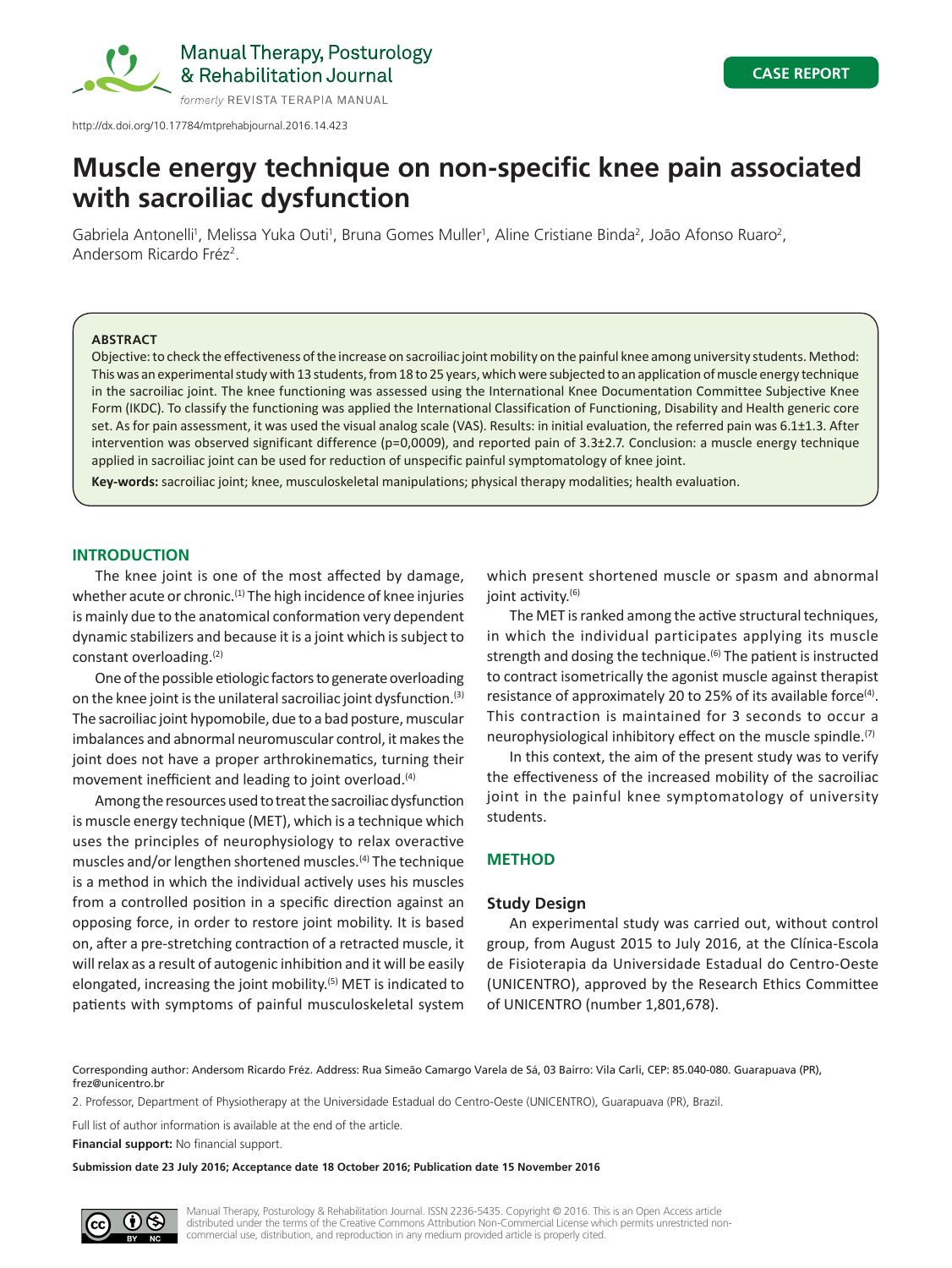

## **Sample**

We adopted a non-probabilistic sample model, formed by convenience and spontaneous demand. Seventeen individuals attended the initial evaluation, but only 13 were in the pre‑established criteria. Individuals between the ages of 18 and 25 with knee pain (with no clinical diagnosis) with dysfunction of the sacroiliac joint (identified by special/orthopedic/osteopathic tests) were included. Individuals with a history of trauma and/or lower limb surgery and difference in leg length were excluded. Eligible individuals (n=13) agreed to participate in the study and signed a free and informed consent form.

# **Evaluation**

Initially, a physical evaluation was performed to identify the presence of dysfunction. In this evaluation, Mitchell and Gillett tests were performed which aim to detect biomechanical change (setting) of the sacroiliac joint, and Downing, which complements the Gillet test to evaluate dysfunction osteopathic of sacroiliac joint (anteriority and posterity).  $(7,8)$ 

The Gillet test is performed with the patient standing and the examiner remains behind it, which rests his thumb on the posterior superior iliac spine (PSIS) on the side under examination. The other thumb rests on the midline of the sacrum at the level of the spinous process of S2. Next, The patient is instructed to perform a hip flexion and homolateral knee greater than 90°. The test is performed on both sides. The test will be positive on the side where PSIS does not lower.

At the second moment of the test, the thumb contact should be one finger above the PSIS and the spinal process of S1 and then solicit to the participant to flex the limb to be tested. If PSIS does not go down or lower, there is an indication of iliac posteriority. The last stage of the test consists of contact of the thumbs one finger below the PSIS and in the spinal process of S3, performing flexion of the tested limb. The result will be positive on the side where the PSIS does not go down or lower, indicating anteriority of the iliac.

The Downing test has its execution with the patient in the supine position. The lower limb of the side to be tested is passively mobilized by performing hip flexion, abduction and internal rotation, followed by extension of the limb. The expected result is that the leg is "short" (medial malleolus is proximal compared to the contralateral malleolus), indicating a posterior rotation of the iliac. Then, in the same limb, the movement performed is of flexion, adduction with external rotation of the hip, followed by extension of the limb, where the expected result is that the leg becomes "long" (medial malleolus is distal compared to the contralateral malleolus), indicating anterior rotation of the iliac.

Eligible individuals with positive tests were included and submitted to subsequent evaluations. A sociodemographic questionnaire was used to characterize the sample.

To represent the sample relative to the knee functionality, the subjective form the *International Knee Documentation Committee Subjective Knee Form* (IKDC) was applied.(9,10) The IKDC was developed in 1987, and its latest version was published in 2001, aiming to obtain a standardized international system of documentation for the various conditions of the knee.<sup>(11,10)</sup> The Brazilian version of IKDC is valuable content, with measurement properties similar to the original version $(9)$ , consisting of ten objective questions which assess three areas including symptoms (pain, stiffness, swelling and blockage), sports and daily activities, pre and post knee injury.<sup>(12,10)</sup> The total score ranges from 0 to 100, where 100 indicates that the individual has no limitation in daily life activities or sports activities as well as the absence of symptoms.<sup>(10)</sup>

To sort functionality the shortened version of the generic *core set* of CIF was applied, which comprises 7 classes of 2 CIF components, and 3 of body functions (b130 energy functions and pulses, b152 emotional functions and b280 pain sensation) and 4 activities and participation (d230 To perform daily routine, d450 to walk, d455 to move and d850 Paid work). Qualifiers 1, 2, 3 and 4 represent progressive levels of disability and were grouped under the column named "some deficiency." The qualifiers 0 and 9 indicate, respectively, no deficiency or not applicable and have been grouped under the column "non-disabled".(13)

Pain was considered as a primary outcome. The Visual Analogue Scale (EVA) was used to evaluate the intensity of the pain, which consists of a straight line of 10cm, not numbered, indicating at one side the marking "absence of pain" and the other "worse pain imaginable". $(14)$  This scale provides conclusive information for the diagnosis of pain intensity.<sup>(15)</sup>

## **Experimental procedure**

MET was performed with the purpose of correcting the anterior or posterior iliac (according to previous diagnostic tests for each individual), applied only once. One week after the application of the technique the patients were reevaluated by VAS.

MET was chosen from the results of the physical evaluation. For the anterior iliac the patient was placed in lateral contralateral position to the side to be treated, hip and knee of the same side in maximum flexion, therapist in front of the patient, positioning the foot of the patient on the anterior superior iliac spine of the therapist. The cephalic hand controls the knee of the patient and the caudal hand palpates the S3 segment at the sacroiliac level; the therapist searches for motor barrier, with hip flexion and an adduction component; then, the isometric contraction of hip adduction is requested, a new motor barrier is searched, isometric contraction in extension is requested. Thus, three cycles of isometric contraction of three seconds were performed.

For the posterior iliac, the patient was positioned in the ventral decubitus position and the therapist positioned in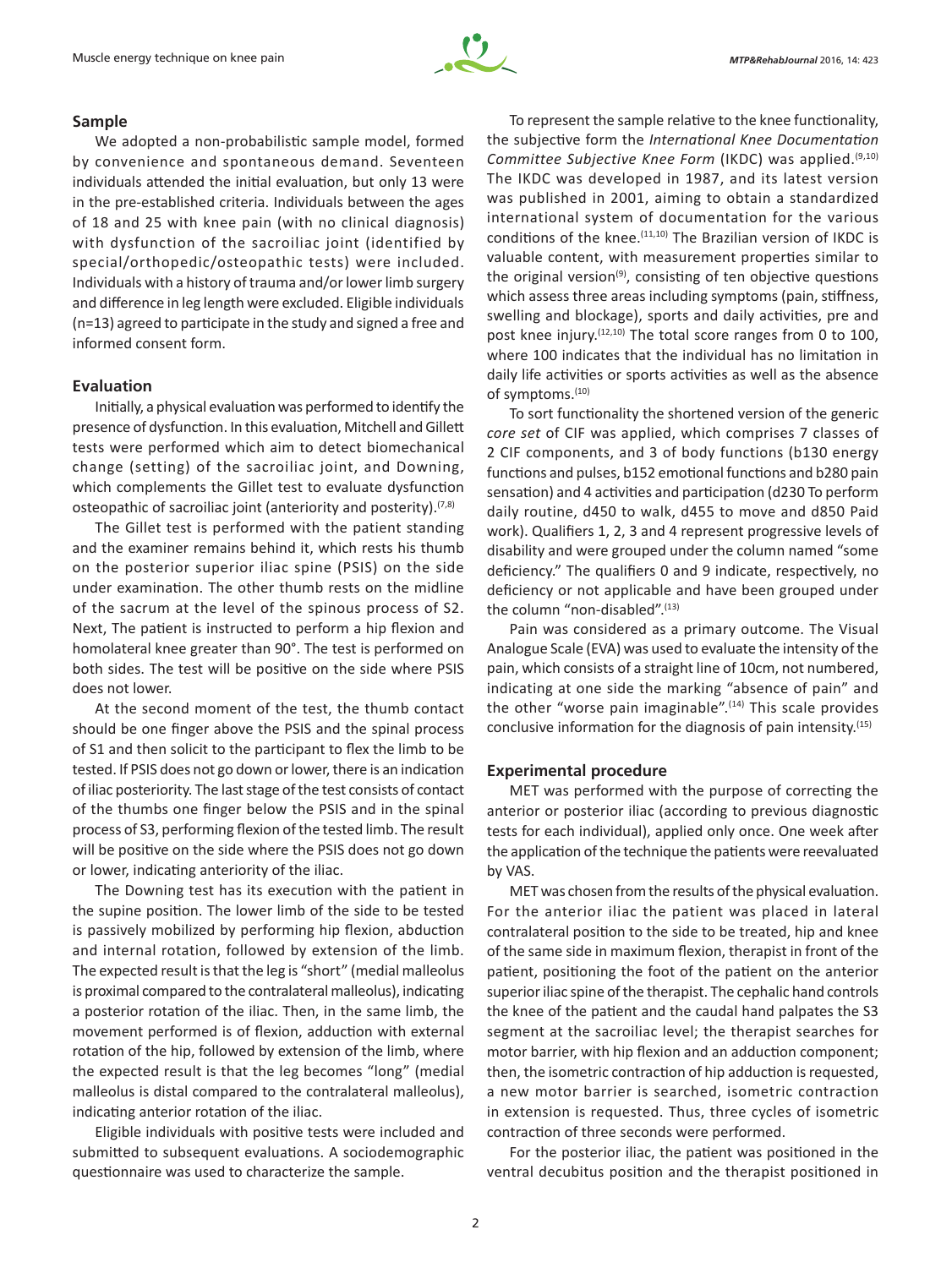

an anterior fissure looking at the head of the patient, on the contralateral side to be treated, cephalic hand with the pisiform in contact on the PSIS, the fingers along the iliac crest and the caudal hand on the anterior face of the knee; from this contact the motor barrier in hip extension, adduction and internal rotation of the lower limb was searched; From this contact, three contractions were performed in flexion, during three seconds, and a new motor barrier was searched. We performed three rounds of three hip flexion contractions.<sup>(7)</sup>

## **Statistical analysis**

For comparison of pre and post-intervention results the data were submitted to the Kolmogorov-Smirnov normality test. Since all data were normally distributed, we used the Student *t* test. Data were analyzed by *Graphpad Instat software,* version 3.4 and for all analyzes was considered as significance level of 5%.

## **RESULTS**

The sample characteristics are represented in table 1.

**Table 1.** Sample Characteristics

| Genre                      |           |
|----------------------------|-----------|
| Female, n (%)              | 9(69.2)   |
| Male, n (%)                | 4(30.8)   |
| Age, mean (SD)             | 20.3(2.2) |
| Knee injury history, n (%) | 6(46.2)   |
| Low back pain, n (%)       | 7(53.8)   |
|                            |           |

**Table 2.** Functional evaluation, diagnosis of dysfunction and technique applied.

Regarding the presence of sacroiliac dysfunction, based on the Mitchell, Gillet and Downing tests, the dysfunctions were observed (Table 2).

The categories frequencies of the generic set of CIF. It is possible to observed that only category b280 (pain sensation) was considered by all students. Qualifier 8 (unspecified) was not used, reflecting the good data quality (table 3).

In the IKDC analysis, the mean score was  $60.2 \pm 11.1$ . As the scale ranges from 0 to 100, it indicates that the evaluated patients presented functional levels with slight limitations to the activities of daily life and sports.

## **DISCUSSION**

The study by Siegele et al.<sup>(3)</sup> related the bad positioning the pelvis with knee pain and based on this finding justifies the application of the technique in sacroiliac joint in this study.

The posterior iliac may be fixed by the action of posterior muscles of the thigh, rectus abdominis, psoas and gluteus maximus, tensioning the iliac muscles, sartorius, rectus of the tight, hip abductors and quadratus lumborum muscle. The posterior iliac also triggers an external rotation of the hip and may lead to a functional short leg. The anterior iliac may be fixed by the action of the lumbar, sartorius, iliac, rectus of the hip, dorsal and hip adductor muscles, tensioning the posterior thigh muscles, rectus abdominis, psoas, and gluteus maximus. The anterior iliac also triggers an internal rotation of the hip and may lead to a functional long leg.<sup>(7)</sup> Thus, both the anterior and posterior iliac may overload the knee joint, triggering pain.

The pain reported by the individuals was significantly decreased after the application of MET, which may be

| Voluntary      | Complaint<br>side | <b>Mitchell</b>          |                          | Gillet (S2)                      |                                  | Gillet (S1) |           | Gillet (S3)                      |           | <b>Downing AB+RI</b> |           | <b>Downing AD+RE</b>             |                          | <b>Treated</b><br>side | applied |           |
|----------------|-------------------|--------------------------|--------------------------|----------------------------------|----------------------------------|-------------|-----------|----------------------------------|-----------|----------------------|-----------|----------------------------------|--------------------------|------------------------|---------|-----------|
|                |                   |                          | ${\sf R}$                | L                                | ${\sf R}$                        | L           | ${\sf R}$ | г                                | ${\sf R}$ | L                    | ${\sf R}$ | L                                | ${\sf R}$                | L.                     |         | Technique |
| $1\,$          | ${\sf R}$         |                          | $\ddot{}$                | $\ddot{}$                        |                                  | $\ddot{}$   |           | $^{+}$                           |           | $^{+}$               |           |                                  |                          | R                      | AI      |           |
| $\overline{2}$ | ${\sf R}$         |                          |                          | $\begin{array}{c} + \end{array}$ | $\ddot{}$                        | $+$         | $\ddot{}$ | $\begin{array}{c} + \end{array}$ |           | $^{+}$               | $\ddot{}$ |                                  |                          | R                      | AI      |           |
| 3              | L                 |                          | $\ddot{}$                | $\begin{array}{c} + \end{array}$ | $\begin{array}{c} + \end{array}$ | $+$         | ٠         | $\ddot{}$                        |           |                      |           | $\ddot{}$                        | $\overline{\phantom{a}}$ | R                      | P       |           |
| 4              | ${\sf R}$         | $\overline{\phantom{a}}$ | $\ddot{}$                | $\ddot{}$                        | ٠                                | $\ddot{}$   |           | $\ddot{}$                        |           |                      | $\ddot{}$ |                                  |                          | L                      | Al      |           |
| 5              | ${\sf R}$         |                          |                          | $\ddot{}$                        |                                  |             |           |                                  |           |                      |           |                                  | $\ddot{}$                |                        | P       |           |
| 6              | ${\sf R}$         | $\overline{\phantom{a}}$ | $^{+}$                   | $\overline{\phantom{a}}$         | $\ddot{}$                        | ٠           | $+$       |                                  |           |                      |           | ٠                                | $\ddot{}$                | L                      | P       |           |
| $\overline{7}$ | $\mathsf{R}$      | $\ddot{}$                |                          | $\ddot{}$                        | ۳                                | $\ddot{}$   |           | $\ddot{}$                        |           |                      |           | $\ddot{}$                        | $\overline{\phantom{a}}$ | R                      | PI      |           |
| 8              | ${\sf R}$         | $\overline{\phantom{a}}$ | $\ddot{}$                | $\begin{array}{c} + \end{array}$ | ٠                                | $\ddot{}$   |           |                                  |           |                      |           |                                  | $\ddot{}$                | L                      | P       |           |
| 9              | ${\sf R}$         | $\ddot{}$                | $\overline{\phantom{a}}$ | $\ddot{}$                        | ٠                                | $\ddot{}$   |           |                                  |           |                      |           | $\begin{array}{c} + \end{array}$ | $\overline{\phantom{a}}$ | R                      | P       |           |
| 10             | ${\sf R}$         |                          | $\ddot{}$                | $\ddot{}$                        |                                  | $\ddot{}$   | $\ddot{}$ |                                  |           |                      |           |                                  | $\ddot{}$                | L                      | PI      |           |
| 11             | ${\sf R}$         | $\ddot{}$                |                          |                                  |                                  | $\ddot{}$   |           |                                  |           |                      |           |                                  | $\ddot{}$                | L                      | P       |           |
| 12             | $\mathsf{R}$      | $\ddot{}$                |                          | $\ddot{}$                        | ٠                                | $\ddot{}$   |           | $\ddot{}$                        |           |                      |           | $\begin{array}{c} + \end{array}$ | $\overline{\phantom{a}}$ | R                      | PI      |           |
| 13             |                   | $\ddot{}$                |                          | $\ddot{}$                        | ۰                                | $\ddot{}$   |           |                                  |           | $\ddot{}$            | $\ddot{}$ |                                  |                          | R                      | AI      |           |

R: right; L: left; AI: anterior iliac; PI: posterior iliac; +: positive for the tested side; -: negative for the tested side.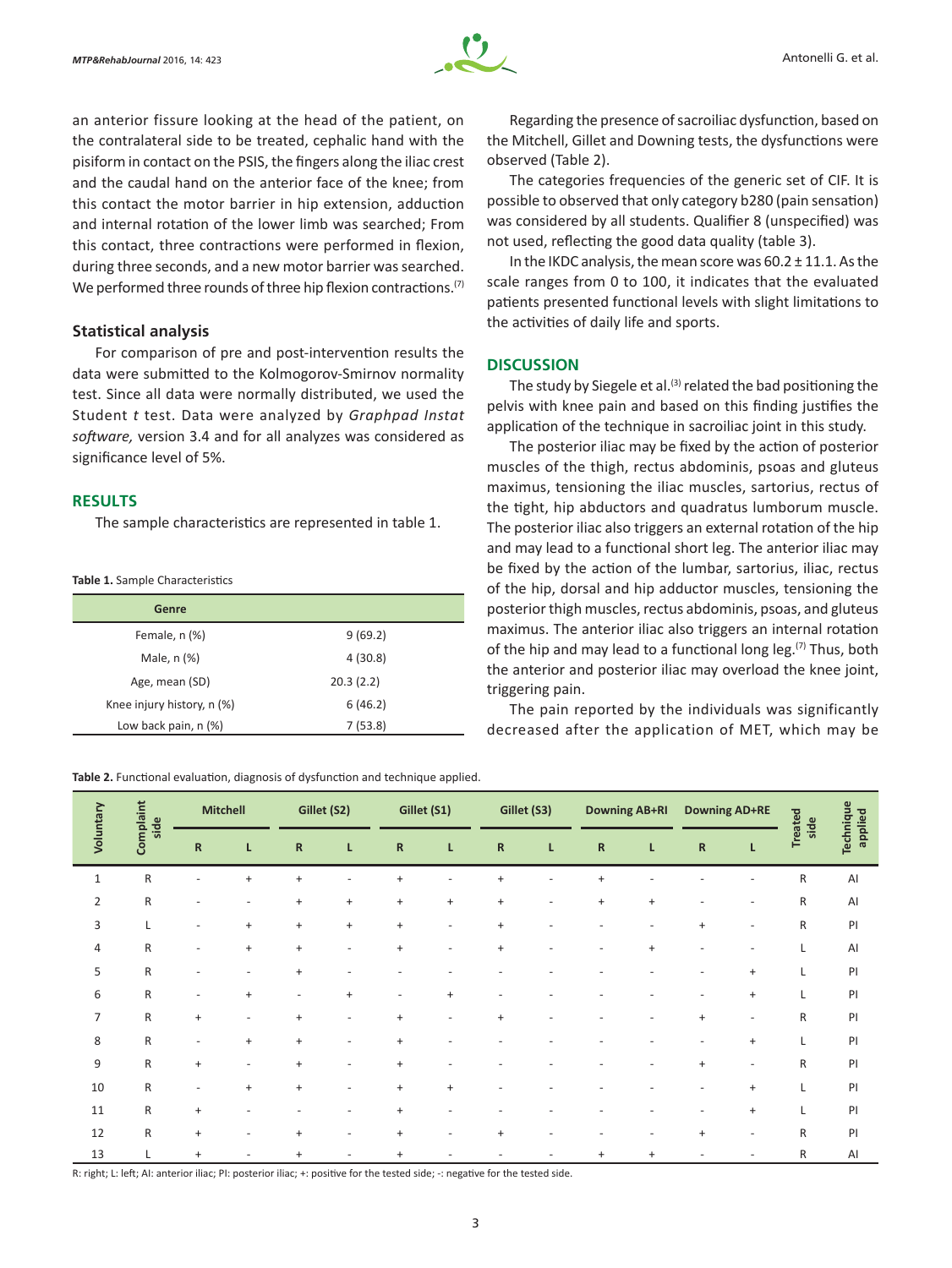

#### Table 3. Categories frequencies of the generic set of CIF, according to the qualifiers.

|                                       | <b>CIF Qualifier</b> |                          |                          |                          |       |                |                          |                          |  |  |
|---------------------------------------|----------------------|--------------------------|--------------------------|--------------------------|-------|----------------|--------------------------|--------------------------|--|--|
| <b>CIF Category</b>                   |                      |                          | Any disability           | No disability            |       |                |                          |                          |  |  |
|                                       | $\cdot$ 1            | .2                       | .3                       | .4                       | %     | .0             | .9                       | %                        |  |  |
| b130 Functions of energy and impulses | 6                    | $\overline{\phantom{a}}$ | $\mathbf{1}$             |                          | 53.8  | 6              | $\overline{\phantom{0}}$ | 46.25                    |  |  |
| b152 Emotional functions              | 3                    | 4                        | 5                        | $\overline{\phantom{a}}$ | 92.3  | 1              | $\overline{\phantom{0}}$ | 7.7                      |  |  |
| b280 Pain sensation                   | $\overline{2}$       | 11                       | $\overline{\phantom{a}}$ | ٠                        | 100.0 |                |                          | $\overline{\phantom{a}}$ |  |  |
| d230 To perform daily routine         | 3                    | 6                        | 1                        | $\overline{\phantom{0}}$ | 76.9  | 3              | $\overline{\phantom{a}}$ | 23.1                     |  |  |
| d450 To walk                          | $\overline{2}$       | 5                        | -                        | 1                        | 61.5  | $\overline{4}$ | $\mathbf{1}$             | 38.5                     |  |  |
| d455 To move                          | 3                    | 5                        | 4                        | $\overline{\phantom{0}}$ | 92.3  | 1              | ٠                        | 7.7                      |  |  |
| d850 Paid work                        | 4                    | 2                        | 2                        | $\overline{\phantom{0}}$ | 61.5  | 4              |                          | 38.5                     |  |  |

explained by the fact that the technique is effective in patients who have pain and severe muscular spasms $(6)$ , since there is an active isometric muscle contraction followed by muscle  $relaxation<sup>(16)</sup>$ . A single MET application does not change the biomechanics muscle, however, it increases the stretch muscle tendon, suggesting that the stretching and relaxation promote the reposition of pelvis.<sup>(17)</sup> Similar results to this study were reported by Selkow et al.<sup>(18)</sup>, which used a single application of the technique in patients with lumbopelvic pain.

In 13 evaluated individuals, 9 (69.2%) were female; what explains the higher female prevalence is that women have a higher risk of developing lesions in the knee joint $(19)$ , because of the differences between genders, both structural and biomechanical.(20)

It was observed that 53.8% of the individuals reported low back pain in addition to knee pain. On this finding, it is believed that the bad position of the sacroiliac joint might explain such prevalence.<sup>(21)</sup>

The CIF proposes a model of understanding human functionality which integrates biomedical, social and personal aspects, as well as homogenize the terminology that describes incapacitating conditions related to health. Abnormalities in functions or structures are named deficiencies, which are defined as significant losses or changes in structures and/or functions. Because pain is a change of function $(22)$ , knee pain was considered in this study.

Due to the complexity of this classification, *core sets* have been developed which are sets of categories which assess the individual functionality.(22) In this study, we used the short *core set* due to increased convenience and utility.

This study was limited to a sample of students complaining of knee pain associated with sacroiliac dysfunction, which does not allow the generalization of the results. In addition, a single intervention of MET was performed, and reassessment after one week of the intervention, considering only the pain as an outcome. We suggest a follow-up study and the inclusion of functional-related outcomes.

## **CONCLUSIONS**

The muscular energy technique applied in the sacroiliac joint may be effectively used to reduce the non-specific painful symptomatology of the knee joint when associated with sacroiliac dysfunction.

Conflict of interest: There is no conflict of interest.

## **Acknowledgements**

We thank the Universidade Estadual do Centro-Oeste and the Fundação Araucária for the scholarship for the undergraduate students.

#### **AUTHOR'S CONTRIBUTION**

GA: collection and processing of data, analysis and interpretation, literature review and wording; MYO: collection and processing of data, analysis and interpretation, literature review and wording; BGM: collection and processing of data, analysis and interpretation, literature review and wording; ACB: design and development, supervision and critical review; JAR: design and development, supervision and critical review; ARF: design and development, supervision and critical review.

#### **CONFLICTS OF INTEREST**

The authors declare no have conflict of interest.

#### **AUTHOR DETAILS**

1. Undergraduate student of Physiotherapy Course at the Universidade Estadual do Centro-Oeste (UNICENTRO), Guarapuava (PR), Brazil.

# **REFERENCES**

- 1. Kraus T, Švehlík M, Singer G, Schalamon J, Zwick E, Linhart W. The epidemiology of knee injuries in children and adolescents. Arch Orthop Trauma Surg. 2012;132(6):773-9.
- 2. McClay I, Robinson J, Andriacchi T, Frederick E, Gross T, Martin P, et al. A profile of ground reaction forces in professional basketball. J Appl Biomech. 1994;10:222-36.
- 3. Siegele J, Horstmann T, Bunc V, Shifta P, Verle S, Niess A. Relation between pelvis malposition and functional knee pain by long distance running. Sportverletz Sportschaden. 2010;24(3):144-9.
- 4. Prentice WE, Voight ML. Técnicas em reabilitação musculoesquelética. Porto Alegre: Artmed. 2003.
- 5. Chaitow, L. Técnicas de energia muscular. 3ª ed. São Paulo, Elsevier. 2008.